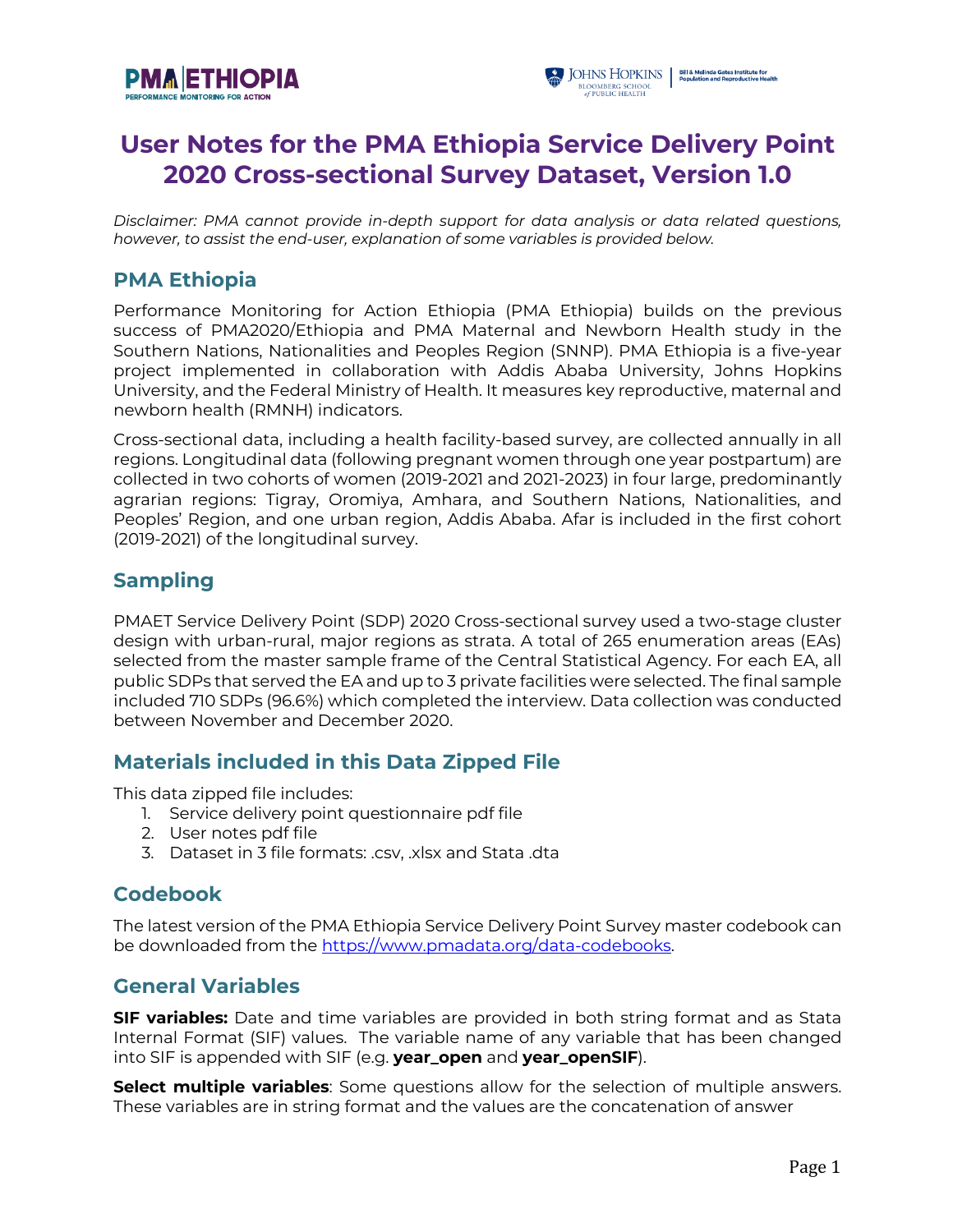



choices (e.g. if a service delivery point respondent said that the facility offers female sterilization counseling, provision, and charges for the provision, the response for the variable **offered\_female\_ster** would read "counseled provided charge"). Multi-select options are generally, though not always, transformed into binary variables for analysis. Most select multiple variables have the same response options across all PMA countries, with exceptions for variables with choices that are country specific.

# **Variable Response Options**

**Select one**: Most select one numeric variables have consistent values for option choices across all PMA countries (e.g. fees ==1 is equivalent to charging contraceptive fees in all PMA countries). Exceptions include the variables which have country-specific options and numbering. For examples:

- Geographic variable (e.g. **region**, **county**): geographic variable names and response options vary across countries
- **facility\_type**: facility types vary across countries
- **postpartum**: options of items discussed during postpartum visits vary slightly across countries

**Select multiple**: Similarly, most select multiple variables have the same response options across all PMA countries, with exceptions for variables with choices that are country specific.

See the PMA Ethiopia Service Delivery Point Survey Master Codebook for complete details on variables and answer choices for each survey.

# **Specific Variables**

**metainstanceID**: A unique ID generated by ODK for each SQ survey form submitted to the central server. This variable is unique for each facility within a survey.

**facility\_ID:** Facility names are masked with unique ID numbers. This variable is unique across different surveys.

**PMA2020\_faclity\_ID**: For facilities that were included in the previous PMA2020 (2014-2018) surveys, this variable provides their PMA2020 IDs. Th observation would be missing for new facilities which were not part of the PMA2020 surveys. For ones that have PMA2020 IDs, it is unique across different surveys.

**EA\_ID**: The primary sampling unit masked with a unique number for anonymity. The same unique number is applied to the same EA across multiple PMA survey phases.

**RE\_ID**: Identification number of the resident enumerator (RE), or interviewer. RE names are masked with unique numbers. The same unique number is applied to the same RE across different PMA survey phases.

**PMA2020\_RE\_ID**: For the resident enumerators (REs), or interviewers, who were involved in the previous PMA2020 surveys (2014-2018), this variable provides their IDs from PMA2020 surveys. This ID is unique across different surveys.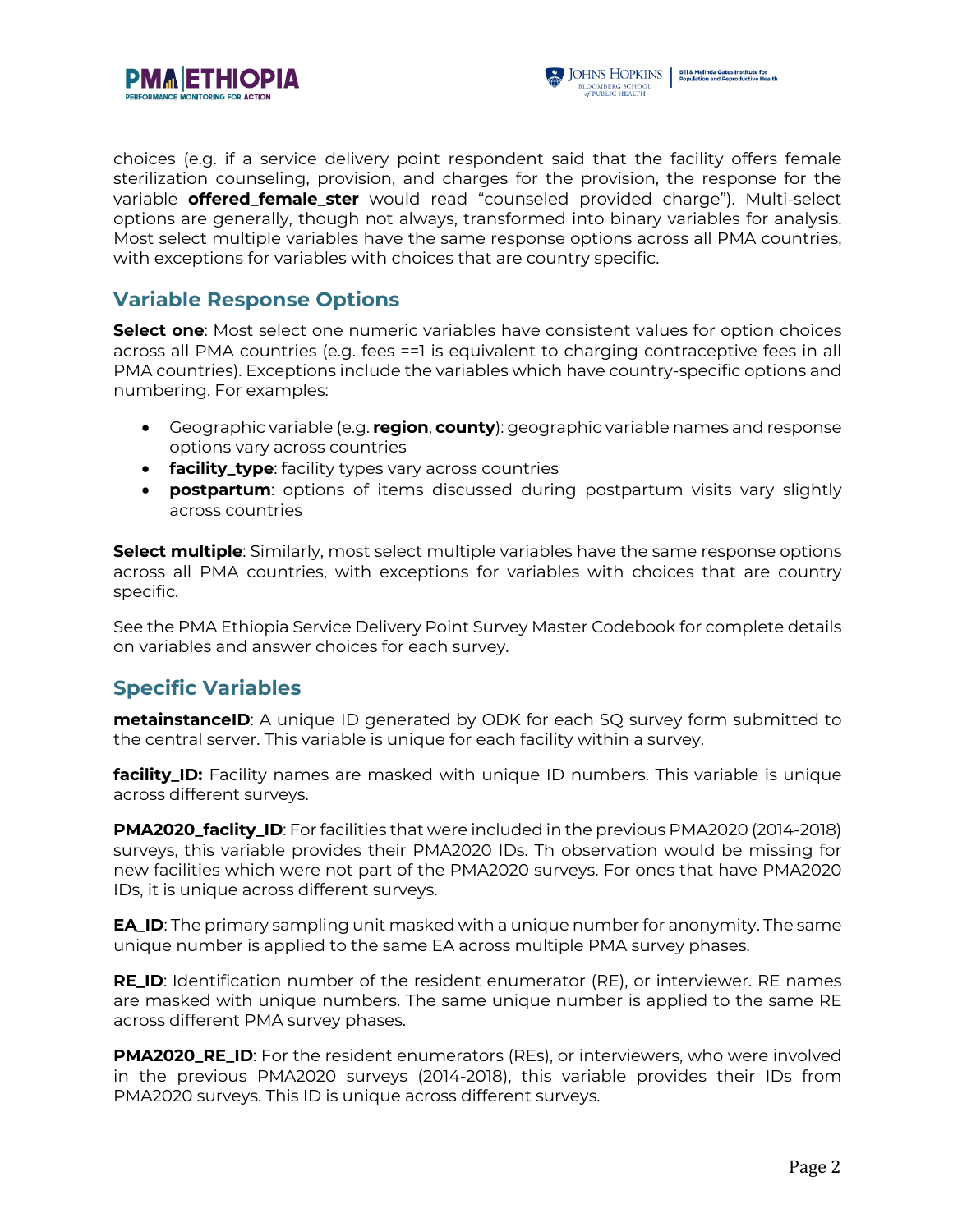



**EAserved#:** Some SDPs serve more than one EA. The EAserved# variables indicate the additional EAs that a given facility serves, if any. Information regarding which EAs an SDP serves comes from the country/local government. Only public facilities are assigned to serve more than one EA.

#### **GPS Variables**

GPS coordinates are not released in this dataset.

# **Notes for Missing Data**

In Stata, Missing data is expressed as "." in the cell. Generally, Stata commands perform computations of any type handle missing data by omitting the row with the missing values. However, this may vary across commands. PMA does not impute missing values. Missing data in datasets should be studied and/or treated before proceeding to analysis.

#### *Reasons for missing data:*

#### *Normal situations:*

- 1. Incomplete forms: If a household, female, or SDP form is not marked as completed (**HHQ\_result**, **FRS\_result**, **SDP\_resu**l**t** and **CEI\_result** not equal to 1), the observation is likely to miss most of the information. Incomplete forms should not be included in the analysis.
- 2. Observations that are ineligible for subsequent forms: Only eligible respondents will receive subsequent forms. For example, males and ineligible females will not receive female questionnaires in family planning surveys, hence their observations will have all missing values in female forms.
- 3. Question not administered due to skip logic: PMA surveys use ODK's skip logic function. The subsequent questions are administered selectively based on the respondent's previous answers. Irrelevant or inapplicable questions are skipped. For example, a woman who is not a contraceptive user will not be asked questions about contraceptive usage subsequently.

#### *Uncommon situations:*

- 1. Lost forms: Due to technical constraints in some challenging data collection areas, forms can be lost in the process of data submission. Although most forms were recoverable, there are occasionally a few that cannot be found. For example, an observation from an eligible woman with completed female form information but missing household form information, or vice versa. These observations may be dropped based on analysis needs.
- 2. Missing due to incorrect skip logic: PMA surveys were conducted under rigorous quality control. However, in rare cases, there can be incorrect skip logic, which skipped a question that was supposed to be administered, resulting in missing values. These errors are documented in the PMA codebook, which can be downloaded from PMA website. It's not necessary to drop the entire observation since this will likely affect only a few questions.